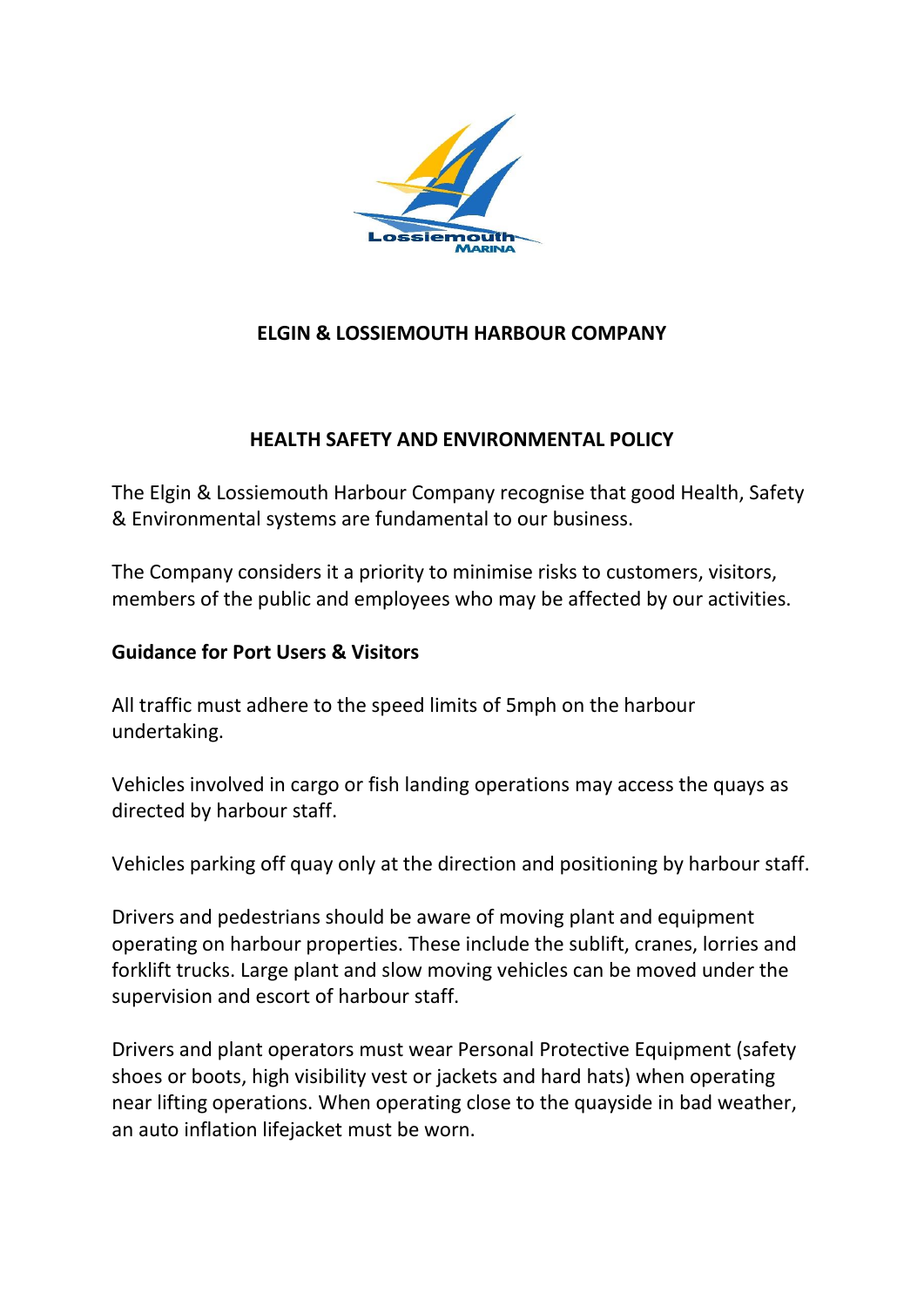Hot Work (welding, cutting and grinding) is restricted to suitably qualified persons who must ensure that a safe system of work is in place.

All spillages must be cleared as soon as possible at time of incident. Spillage must not be dumped into the water but disposed of properly.

### **Fishing vessels**

Suitable and sufficient mooring ropes must be provided by fishing vessel owners at all times and vessels are to be safely fastened to quayside bollards and also to the alongside vessel when rafted off.

Fishing gear may be temporarily stored in designated storage areas with the permission of harbour staff but must be kept tidy and taken back on board at the soonest opportunity.

Care must be taken when crew access or leave their vessel by means of the quayside ladders.

All vessels must be suitably insured for third party risks to a minimum amount of £2,000,000 (two million pounds), and copies of current insurances must be provided to the Company.

Fishing vessel owners are responsible for the safety and welfare of their crew members at all times.

#### **Leisure Vessels**

Launch and recovery of small vessels and personal watercraft at the slip is only permissible after the issue of proof of current third party insurance. All manoeuvres, entries and exits at the harbour must be undertaken at slow speed.

Yachts and powerboats allocated pontoon berths are responsible for the safety of passengers and crew at all times. Yacht users should make every effort to keep the gatehouses locked for the safety and security of their vessels.

Craning vessels on to hard standing areas is entirely the responsibility of the crane operator and the yacht owner and harbour staff must be informed